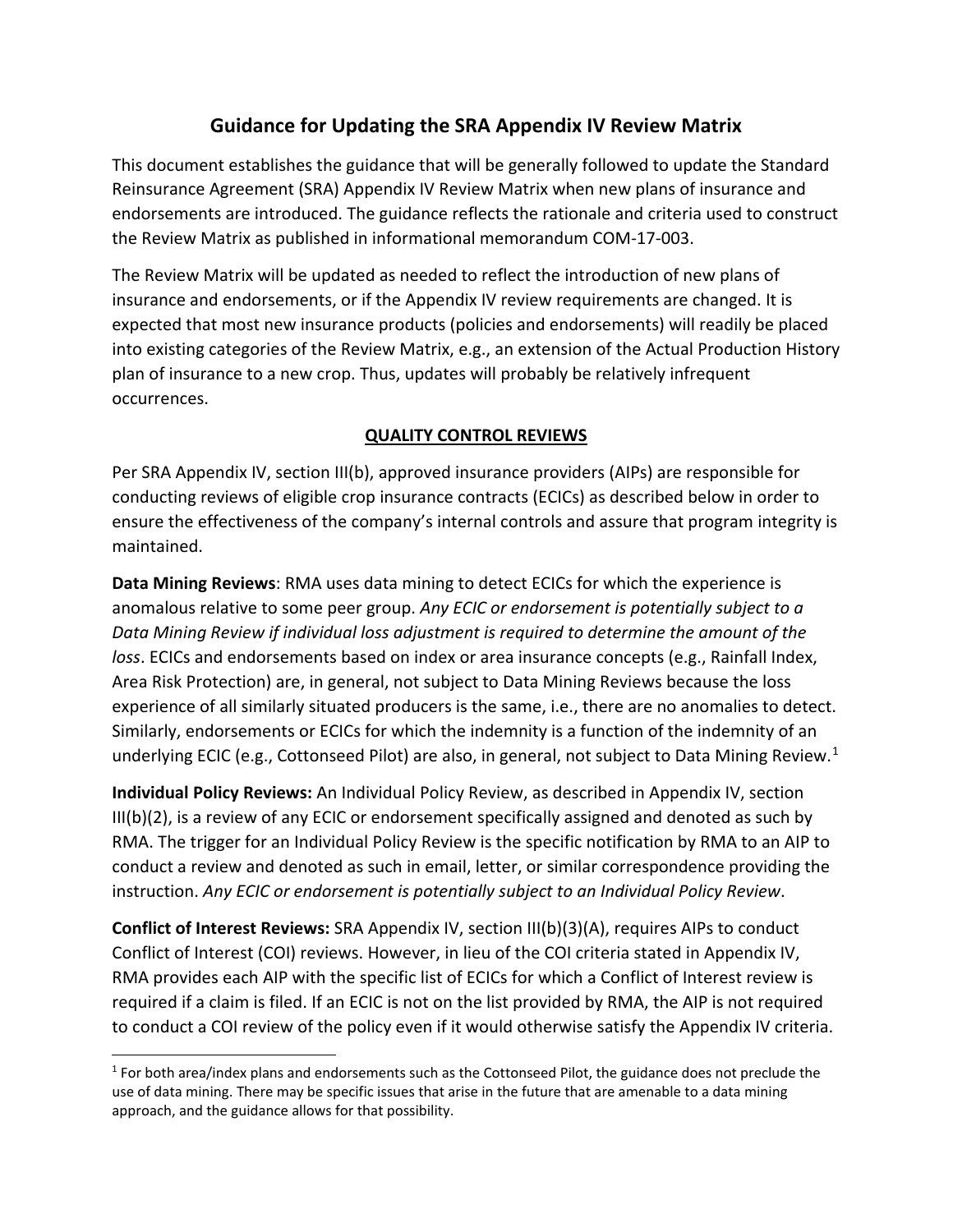*provided to the AIP by RMA, and (2) a claim for indemnity is filed*. *A Conflict of Interest Review is required for any ECIC or endorsement that (1) is on the COI list* 

 *require individual loss adjustment, the same loss adjuster has signed the respective claims for*  individual yield based policy along with the High Risk Alternate Coverage Endorsement. If the producer has an indemnity under the individual yield based policy and/or the High Risk Endorsement for three consecutive years, and the same adjuster signs the claim for all three **Consecutive Loss Adjuster Reviews:** *A Consecutive Loss Adjuster Review is required of at least 15 percent of the ECICs where, for any combination of ECIC and/or endorsement, all of which indemnity for three consecutive years*. To illustrate, consider a producer that has purchased an years, this producer would be subject to the 15 percent Consecutive Loss Adjuster Review requirement. Conversely, for a producer with an individual yield based policy and the Supplemental Coverage Option (SCO), any SCO claim would not count toward the three consecutive years because SCO does not require individual loss adjustment.

 endorsement that provides for an indemnity distinct from the underlying ECIC, for which the **\$200,000 Indemnity Reviews:** A \$200,000 Indemnity Review is required for any ECIC, or for any indemnity exceeds \$200,000. Below is a guide to application of the \$200,000 Indemnity Review requirement for the various permutations of ECICs and endorsements.

- *When two plans of insurance are combined (e.g., individual yield based policy and Margin Protection), each policy is treated as an ECIC subject to its own \$200,000 Indemnity Review.*
- *When the indemnity for the endorsement (or ECIC) is directly a function of the indemnity of the underlying ECIC as with cottonseed, the indemnities for the underlying policy and endorsement/ECIC are summed to determine if the \$200,000 threshold is met.*
- An endorsement that modifies the *underlying plan of insurance (MUP)* without providing *for a separate indemnity payment is not subject to \$200,000 Indemnity Review. Rather, the \$200,000 Indemnity Review would apply to the underlying ECIC as modified by the endorsement*.

**Rainfall Index and Vegetation Index Reviews:** *Review requirements for any ECIC or endorsement based upon either of these insurance plans are as stated in SRA Appendix IV, section III(b)(3)(D), augmented with the requirement to verify that the reported practice is a good farming practice, per element (4) in the definition of inspection in Section I of the SRA*. The latter requirement was added because of concerns that some insureds were not reporting the practice correctly, which resulted in guarantees higher than otherwise warranted.

# **CATEGORIES OF INSURANCE PLANS AND ENDORSEMENTS**

The SRA Appendix IV review requirements implicitly assume a single ECIC (and potential indemnity payment) for any insured commodity. However, new insurance features allow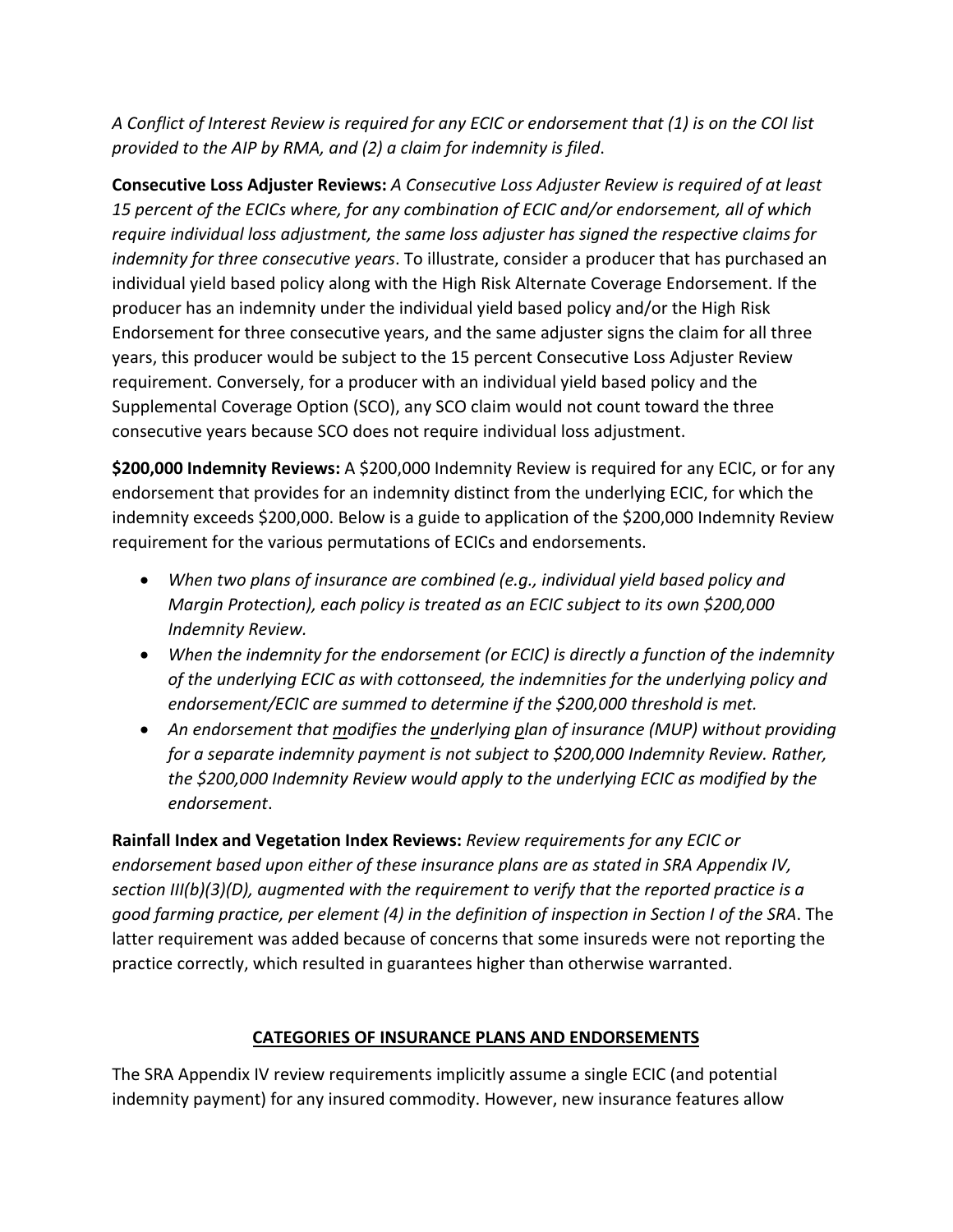producers to purchase multiple insurance products for a given commodity, each covering a different aspect or layer of risk. The below provides guidance regarding the treatment of potential combinations of insurance plans and endorsements.

## *Stand-Alone Insurance Plans*

 grouped with other plans are maintained as separate, distinct categories in the Review Matrix. For review purposes, certain plans of insurance are grouped into larger categories. The defining characteristics for the groupings are described below. Certain insurance plans not readily

 least in part, upon the production history of the individual producer. This category also requires producer. A review of an ECIC from this category will require an AIP to conduct an inspection as **Individual Yield Based:** This category includes plans of insurance that base the guarantee, at a loss adjuster to make an assessment of the cause and amount of loss claimed by the defined in section I of the body of the SRA, along with an Actual Production History Verification as defined in SRA Appendix IV, section III(c).

 of the productive asset rather than production, such as for tree and nursery crops. For review **Asset Based:** Plans of insurance in this category base the guarantee on the physical stock/value purposes, this category also includes the Dollar plans of insurance for which the guarantee is derived from a fixed monetary value established by RMA. This category of insurance plans requires a loss adjuster to make an assessment of the causes and amount of loss claimed by the individual producer.

 producer. **Area Based:** These plans of insurance provide coverage based, at least in part, upon the production history of some broader geographic aggregate (e.g., a county) as reported by a governmental agency (e.g., USDA National Agricultural Statistics Service) or similar authority. Loss determinations are also based upon data reported by the governmental agency, such that a loss adjuster is not needed to validate the cause and amount of loss for an individual

 that a loss adjuster is not needed to validate the cause and amount of loss for an individual producer. **Rainfall Index & Vegetation Index:** Any ECIC based on the Rainfall Index or Vegetation Index insurance models, including policies for Annual Forage and for Apiculture. Loss determinations are based upon precipitation measurements or digital imagery from a third party source, such

 Protection (MP) and Stacked Income Protection (STAX) reflect Area Based insurance principles. However, MP and STAX are offered as both stand-alone insurance plans as well as **Actual Revenue History, Whole Farm Revenue Protection, Margin Protection, and Stacked Income Protection:** These insurance plans are maintained as separate, distinct categories in the Review Matrix with specified review and inspection requirements for each. Both Margin endorsements, unlike other Area Based plans. Thus, MP and STAX are not included in the Area Based category.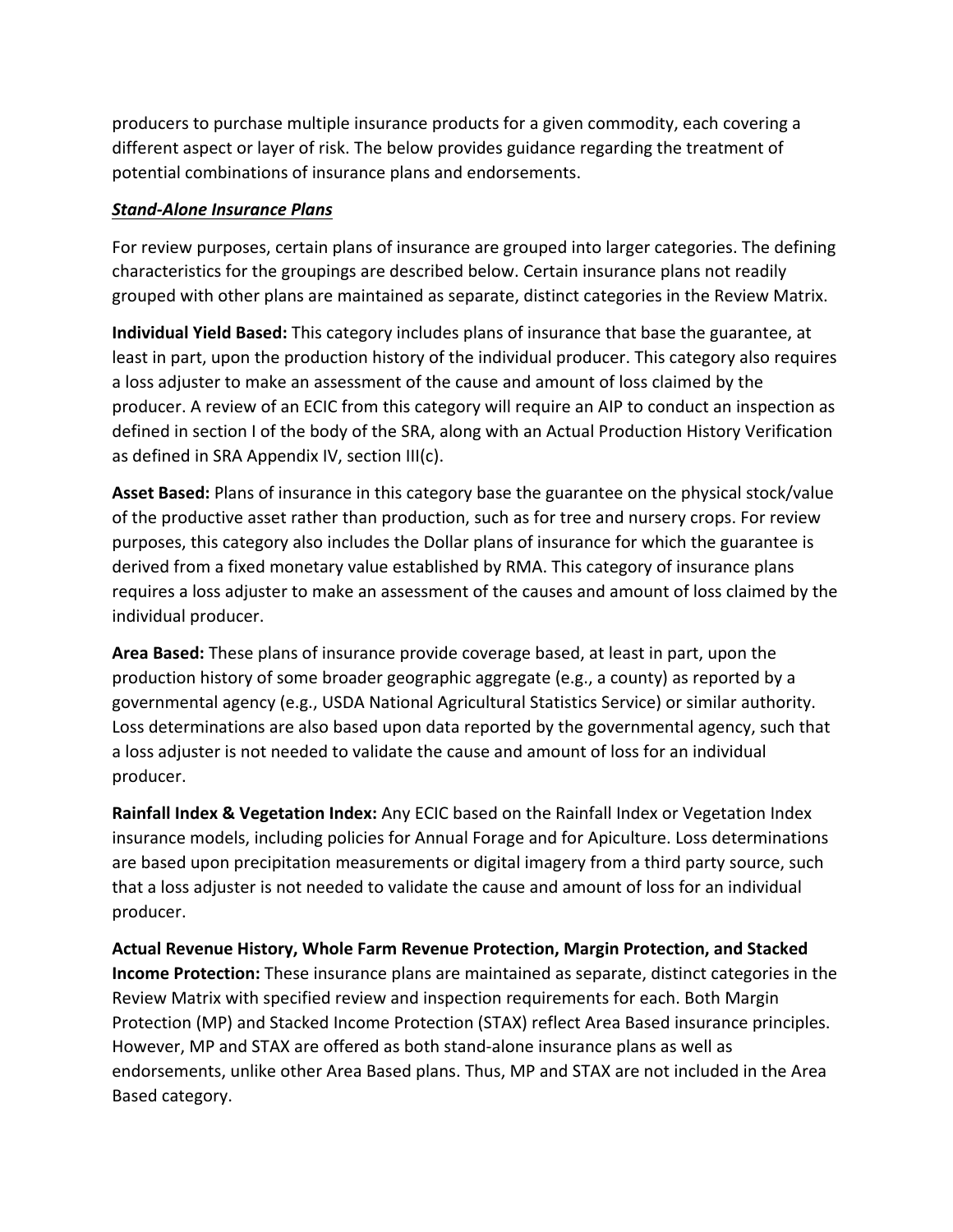### *Two Insurance Plans*

 would be subject to the review and inspection requirements of a stand-alone STAX ECIC. In certain situations producers have the option to purchase two plans of insurance that provide complementary coverage, e.g., a cotton producer who purchases a Revenue Protection policy along with a Stacked Income Protection policy. In these situations, each ECIC is treated as an independent policy subject to the applicable review and inspection requirements of the corresponding stand-alone insurance plan. For example, the Revenue Protection ECIC in the above cotton producer example would be subject to all review and inspection requirements of the stand-alone individual yield based category. Similarly, the Stacked Income Protection ECIC

### *Endorsements*

For purposes of quality control reviews, three types of endorsements are identified:

- MUP Endorsement modifies coverage of underlying policy.
- • Factored Endorsement (or ECIC) indemnity provided under the endorsement (or ECIC) is a function of the indemnity of the underlying policy.
- • Independent Endorsement indemnity provided under the endorsement is triggered independently of the indemnity of the underlying policy.

**MUP Endorsement:** This type of endorsement modifies the coverage of the underlying plan of insurance, but does not itself provide for an indemnity payment. For example, the Dry Bean Revenue Endorsement adds revenue protection to the Dry Bean yield policy, and this modified the review and inspection requirements apply to the ECIC as modified by the MUP Endorsement. policy is the basis on which coverage amounts, premiums, and indemnity payments are determined. The Dry Bean Revenue Endorsement, however, does not provide for an indemnity payment separate from that of the Dry Bean yield policy. The MUP Endorsement is not subject to any reviews that are independent of and distinct from those of the underlying ECIC. Rather,

 that is derived from the indemnity of the underlying ECIC. For example, consider an ECIC. The Cottonseed Pilot Endorsement is currently the only Factored Endorsement offered. **Factored Endorsement (or ECIC):** This type of endorsement or ECIC provides for an indemnity endorsement in which the guarantee, production to count, and indemnity are set equal to 0.2 times the corresponding values for the underlying ECIC. Thus, once the amount of loss/indemnity is known for the underlying ECIC, the corresponding amount of loss/indemnity for a Factored Endorsement is also known (perhaps following some additional mathematical manipulation). Because the loss for a Factored Endorsement is wholly dependent on the loss of the underlying ECIC, the two indemnities are summed for purposes of a \$200,000 Indemnity Review. Except for the Individual Policy Review, other reviews will originate with the underlying

**Independent Endorsement:** The indemnity provided with this type of endorsement is triggered independently of any indemnity determined for the underlying ECIC. For example, a rice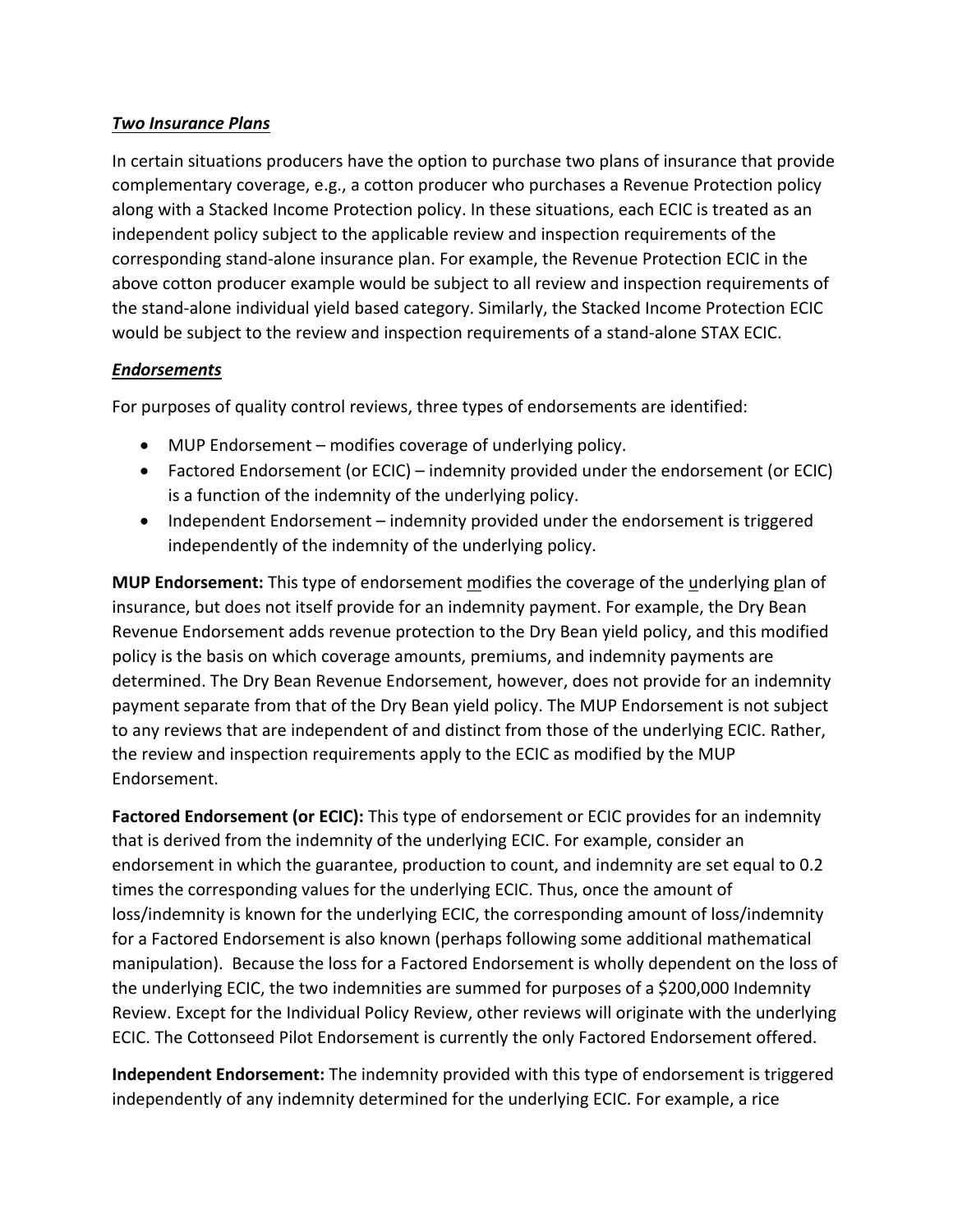producer could receive an indemnity under the Downed Rice Endorsement but receive no most closely resembles. Thus, for example, the review and inspection requirements for the indemnity from the individual yield based policy. The review and inspection requirements for independent endorsements reflect those of the insurance plan category each endorsement Downed Rice Endorsement, CAT for High Risk Land and High Risk Alternate Coverage endorsements reflect those of the individual yield based plan. Likewise, the review and inspection requirements for the Supplemental Coverage Option reflect those of the Stacked Income Protection insurance plan because the two insurance products are conceptually similar.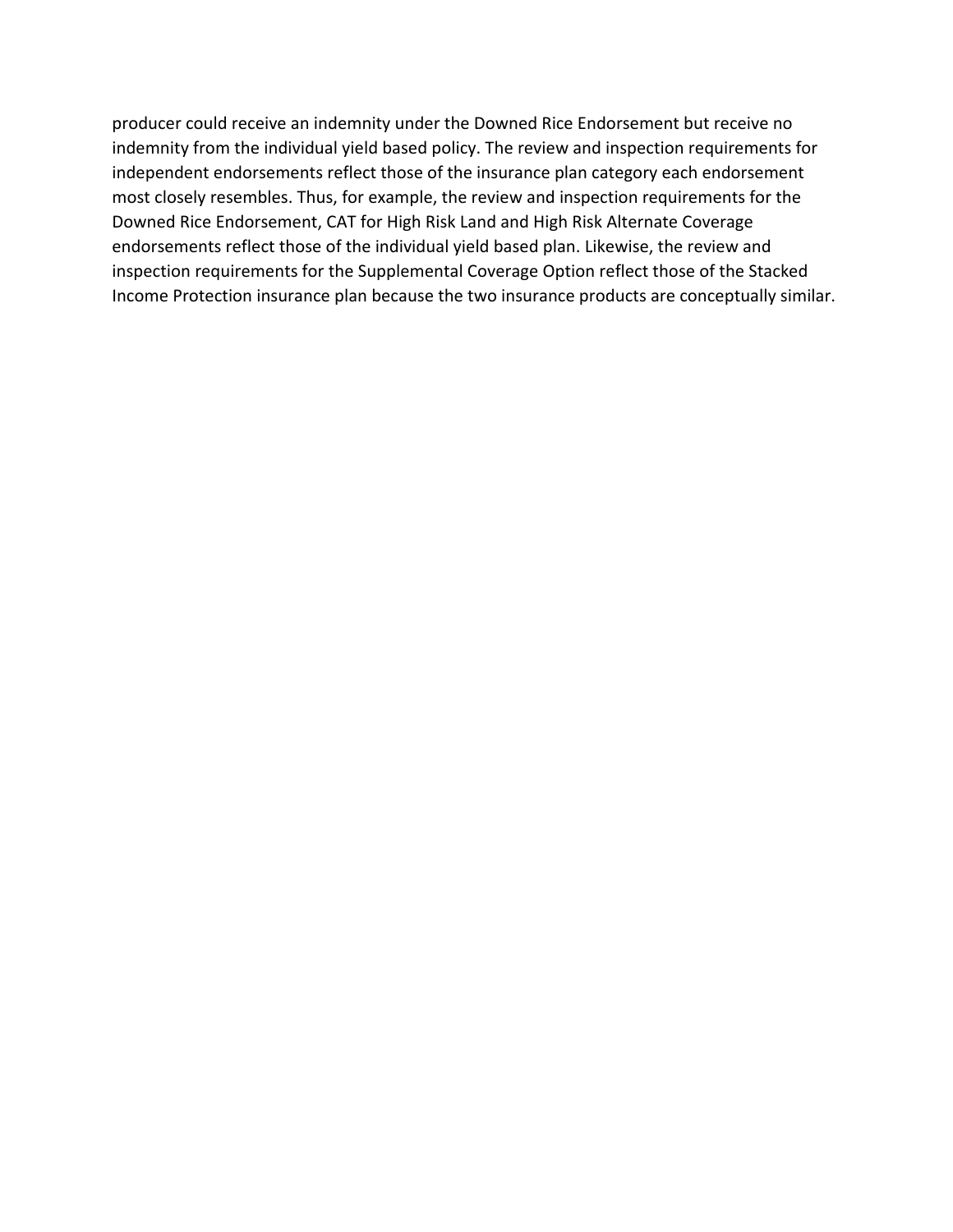Insurance Plans & Endorsements **Applicable Reviews** Applicable Reviews **Inspection Elements** Inspection Elements *Stand-Alone Insurance Plans Data Individual Conflict of Consec \$200K*<br>*Mining Policy Interest Loss Indemnity Veg Index*<br>*Adjuster* \*\* *Veg Index 1 2 3 4 5 6 7 8 9 10 (a)*  Individual Yield Based y y y y y y y y y y y y y y Asset Based y y y y y y y y y y y y y Area Based y \* y y y y y y y y y Rainfall Index & Vegetation Index y Y y y Y Y y Y Y Y Y y Actual Revenue History y y y y y y y y y y y y y y Whole Farm Revenue Protection **by** y y y y y y y y y y y y y Margin Protection y \* y y y y y y y y y Stacked Income Protection **by** y <sup>\*</sup> y y y y y y *Two Insurance Plans Data Individual Conflict of Consec \$200K*<br>*Mining Policy Interest Loss Indemnity Veg Index*<br>*Adjuster* \*\* *Veg Index 1 2 3 4 5 6 7 8 9 10 (a)*  Individual Yield \ Margin Protection Individual Yield \ Stacked Income Protection Whole Farm \ Stacked Income Protection Whole Farm \ Individual Yield Whole Farm \ Area Based Whole Farm \ Asset Based Whole Farm \ Actual Revenue History Whole Farm \ Margin Protection y\n y\y y\\* y\n y\y  $y \nmid n$   $y \nmid y$   $y \nmid^*$   $y \nmid n$   $y \nmid y$ y\n y\y y\\* y\n y\y  $y \ y \ y \ y \ y \ y \ y \ y \ y \ y \ y \ y \ y \ y \ y$ y\n y\y y\\* y\n y\y y\y y\y y\y y\y y\y y\y y\y y\y y\y y\y y\n y\y y\\* y\n y\y y\y y\y y\y y\y y\y y\y y\y y\y y\y y\n y\y y\y y\y y\y y\y y\y y\y y\y y\y y\n y \ y y \ y y \ y y \ y y \ y y \ y y \ y y \ y y \ y y \ y y \ y y \ y y \ y y \ y y \ y y \ y n \ y y \ y y \ y y \ y y \ y y \ y y \ y y \ y y \ y y \ y y \ y y \ y y \ y y \ y y \ y y \ y y \ y  $y \ y \ y \ y \ y \ y \ y \ y \ y \ y \ y \ y \ y \ y$  $y \ y \ y \ y \ y \ y \ y \ y \ y \ y \ y \ y$ *Underlying Plan + Separate Endorsement Data Individual Conflict of Consec \$200K*<br>*Mining Policy Interest Adjuster* \*\* *Veg Index*<br>*Adjuster* \*\* *Veg Index 1 2 3 4 5 6 7 8 9 10 (a)*  Individual Yield + MUP Asset Based + MUP Actual Revenue + MUP Individual Yield \ Supplemental Coverage Option Individual Yield \ Hurricane Insurance Protection - WI Individual Yield \ Enhanced Coverage Option Individual Yield \ High Risk Alternate Coverage Individual Yield \ CAT for High Risk Land Individual Yield \ Post Application Coverage Endorsement Individual Yield \ Downed Rice Endorsement m m m m m m m m m m m m m m m y\n y\y y\\* y\n y\y y\n y\y y\\* y\n y\y y\n y\y y\\* y\n y\y  $y \ y \ y \ y \ y \ \ y \ \ y \ \ y \ \ y \ \ b \qquad \ y \ y$  $y \ y \ y \ y \ y \ \ y \ \ y \ \ y \ \ y \ \ b \qquad \ y \ y$  $y \ y \ y \ y \ y \ y \$  $y \ y \ y \ y \ y \ \ y \ \ y \ \ y \ \ y \ \ b \qquad \ y \ y$ m m m m m m m m m m m m m m m m m m m m m m m m y\y y\n y\y y\y y\y y\y y\y y\y y\y y\n y\y y\n y\y y\y y\y y\y y\y y\y y\y y\n y\y y\n y\y y\y y\y y\y y\y y\y y\y y\n  $y \ y \ y \ y \ y \ y \ y \ y \ y \ y \ y \ y \ y$ y \ y y \ y y \ y y \ y y \ y y \ y y \ y y \ y y \ y  $y \ y \ y \ y \ y \ y \ y \ y \ y \ y \ y \ y \ y$  $y \ y \ y \ y \ y \ y \ y \ y \ y \ y \ y \ y \ y$ *Underlying Plan + Factored Endorsement Data Individual Conflict of Consec \$200K*<br>*Mining Policy Interest Loss Indemnity Veg Index*<br>Adjuster \*\* *Veg Index 1 2 3 4 5 6 7 8 9 10 (a)*  Individual Yield \ Cottonseed Pilot Stacked Income Protection \ Cottonseed Pilot  $y \ n \ y \ y \ n \ y \ n \ c$  $y \ y \$  \* \n c  $y \ y \ y \ y \ y \ y \ y \ y \ y \ y \ y \ y \ y$  $y \ y \ y \ y \ y \ y \ y \ y \ y \ y \ y \ y$ 

**2023 SRA APPENDIX IV REVIEW REQUIREMENTS** 

Individual Policy Review: A review of an ECIC specifically assigned by RMA to an AIP and denoted as such in the correspondence (email, letter) directing the AIP to conduct the review. 10 (a) Three percent random sample requirement applies to PRF, Apiculture, and Annual Forage.

\*\* Only for cells denoted with a "c" are the first and second plan indemnities summed for \$200K Indemnity Review purposes. For all other entries, the indemnity triggers are independent.

| Insurance Plan Category | Insurance plans included in category | Insurance Plan Category            | Insurance plans included in category |
|-------------------------|--------------------------------------|------------------------------------|--------------------------------------|
| Individual Yield Based  | 01, 02, 03, 21, 22, 23, 41, 90       | Actual Revenue History Endorsement |                                      |
| <b>Asset Based</b>      | 40, 43, 50, 51, 55                   | Whole Farm Revenue Protection      |                                      |
| Area Based              | 04, 05, 06                           | <b>Margin Protection</b>           | 16, 17                               |
| Rainfall Index          | 13                                   | <b>Stacked Income Protection</b>   | 35, 36                               |

| Elem <u>ent</u> |              |              |                 |        |  |
|-----------------|--------------|--------------|-----------------|--------|--|
| 6               | 7            | 8            | 9               | 10(a)  |  |
| y               | у            | у            | у               |        |  |
| у               | у            | у            |                 |        |  |
| у               | у            | у            |                 |        |  |
| Y               | Υ            | Υ            |                 | у      |  |
| у               | у            | у            | у               |        |  |
| у               | у            | у            |                 |        |  |
| у               | у            | у            |                 |        |  |
| y               | у            | у            |                 |        |  |
| 6               | 7            | 8            | 9               | 10(a)  |  |
| $\setminus y$   | $y \ y$      | $y \ y$      | $y \setminus n$ |        |  |
| \ y             | y\y          | $y \ y$      | y \ n           |        |  |
| \ y             | y\y          | $y \ y$      |                 |        |  |
| \у              | $y \ y$      | $y \ y$      | $n \setminus y$ |        |  |
| \ y             | $y \ y$      | $y \ y$      |                 |        |  |
| \у              | $y \ y$      | $y \ y$      |                 |        |  |
| \у              | $y \ y$      | $y \ y$      | n∖y             |        |  |
| <u>\ у</u>      | <u>y \ y</u> | $y \ y$      |                 |        |  |
| 6               | 7            | 8            | 9               | 10 (a) |  |
| m               | m            | m            | m               |        |  |
| m               | m            | m            |                 |        |  |
| m               | m            | m            | m               |        |  |
| \ y             | $y \ y$      | y \ y        | y \ n           |        |  |
| ١y              | y \ y        | $y \ y$      | $y \setminus n$ |        |  |
| \у              | y \ y        | $y \ y$      | y \ n           |        |  |
| ١y              | y \ y        | $y \ y$      | $y \ y$         |        |  |
| ١y              | $y \ y$      | $y \ y$      | y \ y           |        |  |
| \ y             | $y \ y$      | $y \ y$      | y \ y           |        |  |
| $\frac{1}{2}y$  | $y \mid y$   | $y \ y$      | y \ n           |        |  |
| 6               | 7            | 8            | 9               | 10(a)  |  |
| $\chi$          | $y \ y$      | $y \ y$      | y \ y           |        |  |
| $\vee$          | y \ y        | <u>y \ y</u> |                 |        |  |
|                 | $\sim$ iou   |              |                 |        |  |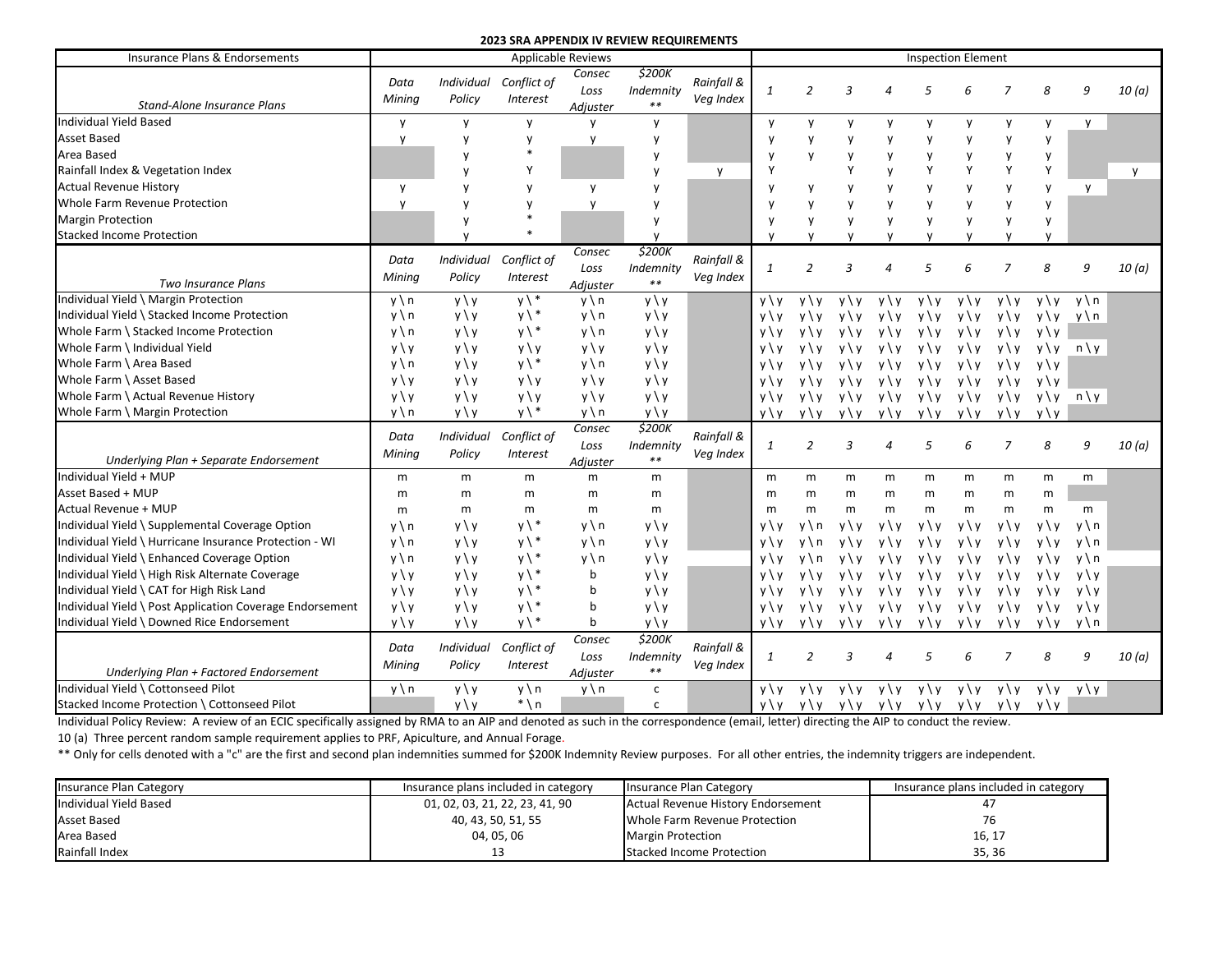Codes used in review matrix

y : Yes, review requirement is applicable to plan/endorsement

m : Yes, review requirement applicable to underlying plan as modified by endorsement

n : No, review requirement is not applicable to plan/endorsement

Blank cell : Does not apply

\* : Currently not subject to a Conflict of Interest review as data mining does not identify anomalies among the individual ECICs for the indicated plans of insurance.

 $|y \setminus y$ : Yes, applicable to first plan independent of second plan  $\setminus$  Yes, applicable to second plan (or endorsement) independent of first plan

 $\vert$ y \ n : Yes, applicable to first plan independent of second plan \ No, not applicable to second plan (or endorsement)

c : Cumulative indemnity (\$200K Indemnity Review triggered if cumulative indemity > \$200K)

\*\* Only for cells denoted with a "c" are first and second plan indemnities summed for \$200K review purposes. For all other entries, the indemnity triggers are independent.

b : Triggered if same loss adjuster signs claim for indemnity for the underlying plan and/or endorsement in 3 consecutive years.

### Illustrations:

Individual Based: Subject to all review requirements, and inspection elements 1-9.

Area Based: Subject only to Conflict of Interest and \$200K Indemnity reviews, and inspection elements 1-8.

 Individual Yield \ Margin Protection: Ind Yield subject to all review requirements and inspection elements 1-9; Margin Protection subject to Individual Policy and \$200K Indemnity reviews with inspection elements 1-8. Do not combine indemnities for purposes of \$200K Indemnity review.

c: \$200K Indemnity review triggered if Indiv Yield indemnity + Cottonseed indemnity > \$200K, no \$200K Indemnity review if sum of indemnity payments ≤ \$200K.

 b: Consec Loss Adjuster review triggered if same loss adjuster signs claim form 3 consecutive years for any combination of indemnity payments on plan and endorsement. For example, if adjuster A only signed the claim form for Individual Yield in year 1, the Downed Rice claim form in year 2, and the Individual Yield claim form in year 3, that would qualify for a Consec Loss Adjuster review.

Inspection elements as defined in the SRA

SRA Section I. Definitions

"Inspection" means verification:

- As to whether the application, production report, acreage report, notice of claim, or other relevant documents in accordance with FCIC procedures (such as a Farm Report for AGR eligible crop insurance contracts) were timely submitted; [Note: Whole Farm has replaced AGR]
- 2 Of the information reported on the documents:
- A Referenced in (1) above, and related to the claim, including preliminary and final loss adjustment (Verification of the approved yields will consist of examination of the records supporting the last three years certified for the crop); and
- B Related to pre-harvest, growing season, or pre-acceptance examination of the crop;
- 3 That policy documents, including, but not limited to, actuarial documents, have been properly used and applied;
- That the reported practice is being carried out in accordance with good farming practices;
- 5 That the crop has been planted, or replanted as applicable; [Note: This is not applicable for PRF or Apiculture, but does apply for Annual Forage]
- That the policy constitutes an eligible crop insurance contract;
- 7 That the producer qualifies as an eligible producer; and
- That the agent or loss adjuster has complied with FCIC procedures."

SRA Appendix IV, Section III('c)

APH record reviews are required for all eligible crop insurance contracts reviewed under Appendix IV for which APH forms the basis for all or part of the guarantee.

SRA Appendix IV, Section III(b)(3)(D)

10 Review requirements for Rainfall Index and Vegetation Index plans of insurance. Three percent random sample requirement applies to PRF, Apiculture, and Annual Forage.